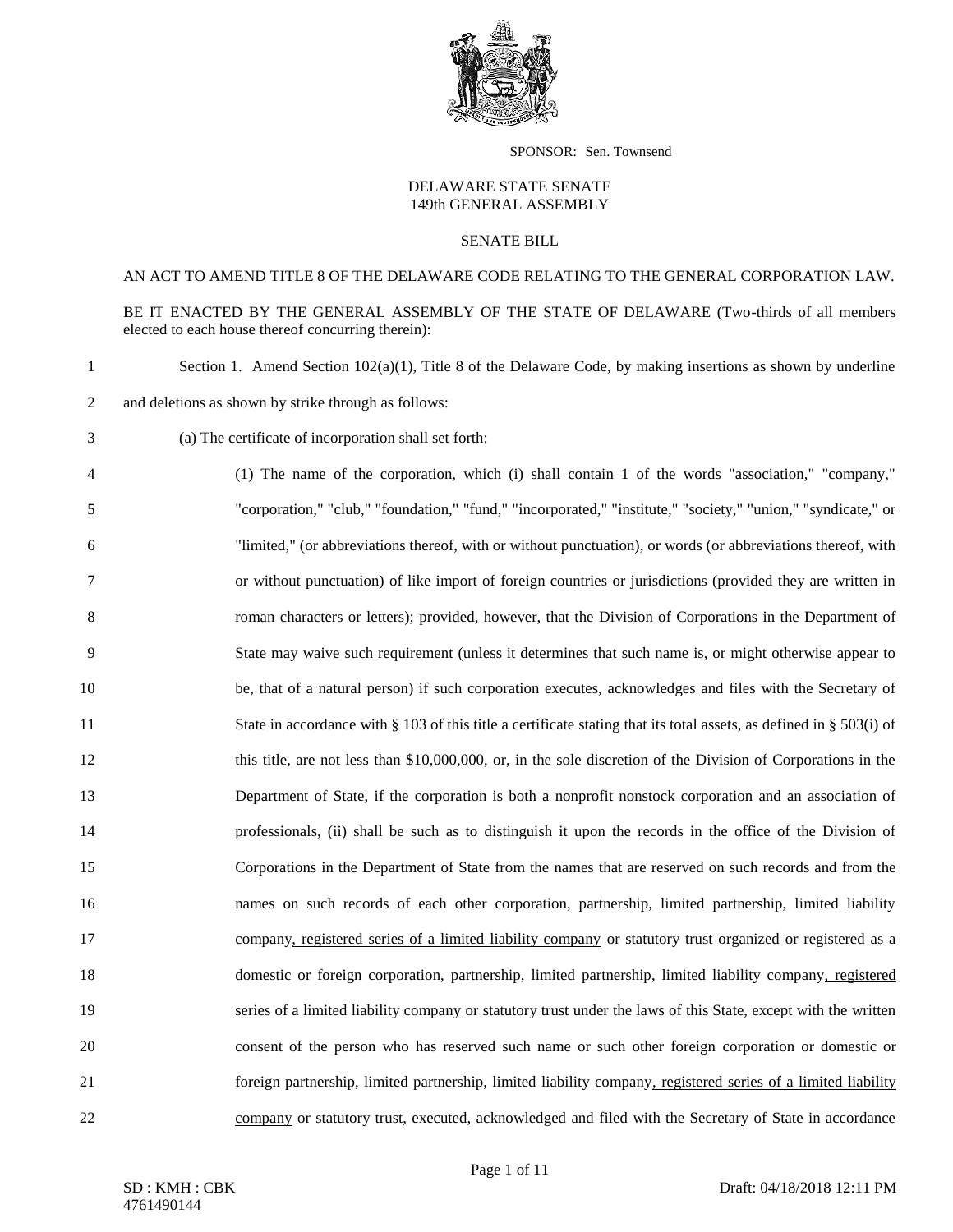| 23 | with § 103 of this title, or except that, without prejudicing any rights of the person who has reserved such    |
|----|-----------------------------------------------------------------------------------------------------------------|
| 24 | name or such other foreign corporation or domestic or foreign partnership, limited partnership, limited         |
| 25 | liability company, registered series of a limited liability company or statutory trust, the Division of         |
| 26 | Corporations in the Department of State may waive such requirement if the corporation demonstrates to           |
| 27 | the satisfaction of the Secretary of State that the corporation or a predecessor entity previously has made     |
| 28 | substantial use of such name or a substantially similar name, that the corporation has made reasonable          |
| 29 | efforts to secure such written consent, and that such waiver is in the interest of the State, (iii) except as   |
| 30 | permitted by § 395 of this title, shall not contain the word "trust," and (iv) shall not contain the word       |
| 31 | "bank," or any variation thereof, except for the name of a bank reporting to and under the supervision of       |
| 32 | the State Bank Commissioner of this State or a subsidiary of a bank or savings association (as those terms      |
| 33 | are defined in the Federal Deposit Insurance Act, as amended, at 12 U.S.C. § 1813), or a corporation            |
| 34 | regulated under the Bank Holding Company Act of 1956, as amended, 12 U.S.C. § 1841 et seq., or the              |
| 35 | Home Owners' Loan Act, as amended, 12 U.S.C. § 1461 et seq.; provided, however, that this section shall         |
| 36 | not be construed to prevent the use of the word "bank," or any variation thereof, in a context clearly not      |
| 37 | purporting to refer to a banking business or otherwise likely to mislead the public about the nature of the     |
| 38 | business of the corporation or to lead to a pattern and practice of abuse that might cause harm to the          |
| 39 | interests of the public or the State as determined by the Division of Corporations in the Department of         |
| 40 | State;                                                                                                          |
| 41 | Section 2. Amend § 114(b), Title 8 of the Delaware Code, by making insertions as shown by underline and         |
| 42 | deletions as shown by strike through as follows:                                                                |
| 43 | (b) Subsection (a) of this section shall not apply to:                                                          |
| 44 | (1) Sections $102(a)(4)$ , (b)(1) and (2), $109(a)$ , 114, 141, 154, 215, 228, 230(b), 241, 242, 253, 254, 255, |
| 45 | 256, 257, 258, 271, 276, 311, 312, 313, 390, and 503 of this title, which apply to nonstock corporations        |
| 46 | by their terms;                                                                                                 |
| 47 | (2) Sections 102(f), 109(b) (last sentence), 151, 152, 153, 155, 156, 157(d), 158, 161, 162, 163, 164, 165,     |
| 48 | 166, 167, 168, 203, 204, 205, 211, 212, 213, 214, 216, 219, 222, 231, 243, 244, 251, 252, 267, 274, 275,        |
| 49 | 324, 364, 366(a), 391 and 502(a)(5) of this title; and                                                          |
| 50 | (3) Subchapter XIV and subchapter XVI of this chapter.                                                          |
| 51 | Section 3. Amend § 114(c), Title 8 of the Delaware Code, by making insertions as shown by underline and         |
| 52 | deletions as shown by strike through as follows:                                                                |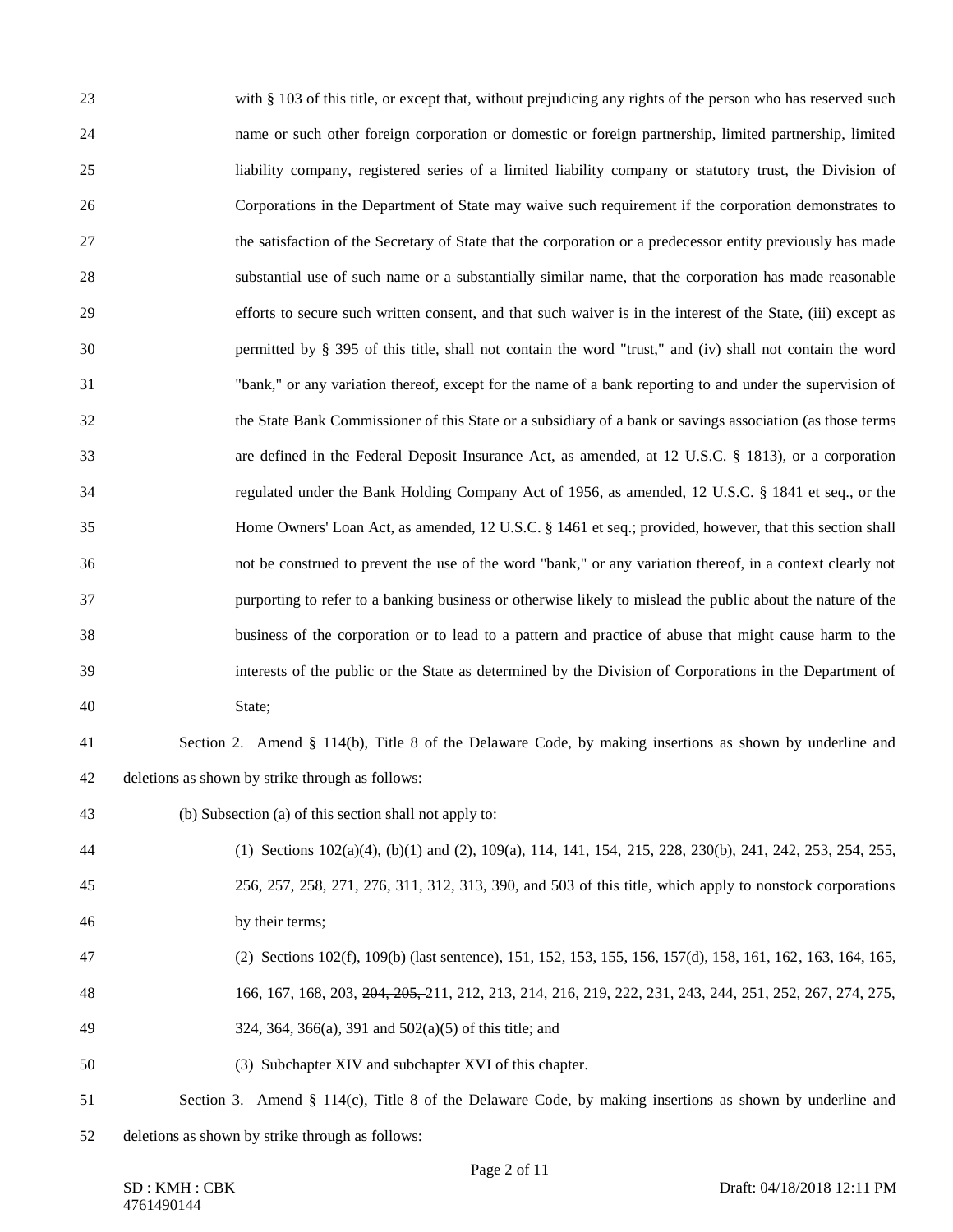(c) In the case of a nonprofit nonstock corporation, subsection (a) of this section shall not apply to: (1) The sections and subchapters listed in subsection (b) of this section; (2) Sections 102(b)(3), 111(a)(2) and (3), 144(a)(2), 217, 218(a) and (b), and 262 of this title; and 56 (3) Subchapter V, subchapter VI (other than Sections 204 and 205) and subchapter XV of this chapter. Section 4. Amend § 204(c), Title 8 of the Delaware Code, by making insertions as shown by underline and deletions as shown by strike through as follows: (c) Each defective corporate act ratified pursuant to paragraph (b)(1) of this section shall be submitted to stockholders for approval as provided in subsection (d) of this section, unless: 61 (1)  $(A)$  No other provision of this title, and no provision of the certificate of incorporation or bylaws of the corporation, or of any plan or agreement to which the corporation is a party, would have required stockholder approval of such defective corporate act to be ratified, either at the time of such defective corporate act or at the time the board of directors adopts the resolutions ratifying such defective corporate 65 act pursuant to paragraph (b)(1) of this section; and  $\left(2\right)$  Such defective corporate act did not result from a failure to comply with § 203 of this title.; or (2) As of the record date for determining the stockholders entitled to vote on the ratification of such defective corporate act, there are no shares of valid stock outstanding and entitled to vote thereon,

regardless of whether there then exist any shares of putative stock.

 Section 5. Amend § 204(d), Title 8 of the Delaware Code, by making insertions as shown by underline and deletions as shown by strike through as follows:

 (d) If the ratification of a defective corporate act is required to be submitted to stockholders for approval pursuant to subsection (c) of this section, due notice of the time, place, if any, and purpose of the meeting shall be given at least 20 days before the date of the meeting to each holder of valid stock and putative stock, whether voting or nonvoting, at the address of such holder as it appears or most recently appeared, as appropriate, on the records of the corporation. The notice shall also be given to the holders of record of valid stock and putative stock, whether voting or nonvoting, as of the time of 77 the defective corporate act (or, in the case of any defective corporate act that involved the establishment of a record date for notice of or voting at any meeting of stockholders, for action by written consent of stockholders in lieu of a meeting, or for any other purpose, the record date for notice of or voting at such meeting, the record date for action by written consent, or the record date for such other action, as the case may be), other than holders whose identities or addresses cannot be determined from the records of the corporation. The notice shall contain a copy of the resolutions adopted by the board of 82 directors pursuant to paragraph  $(b)(1)$  of this section or the information required by paragraph  $(b)(1)(A)$  through  $(E)$  of this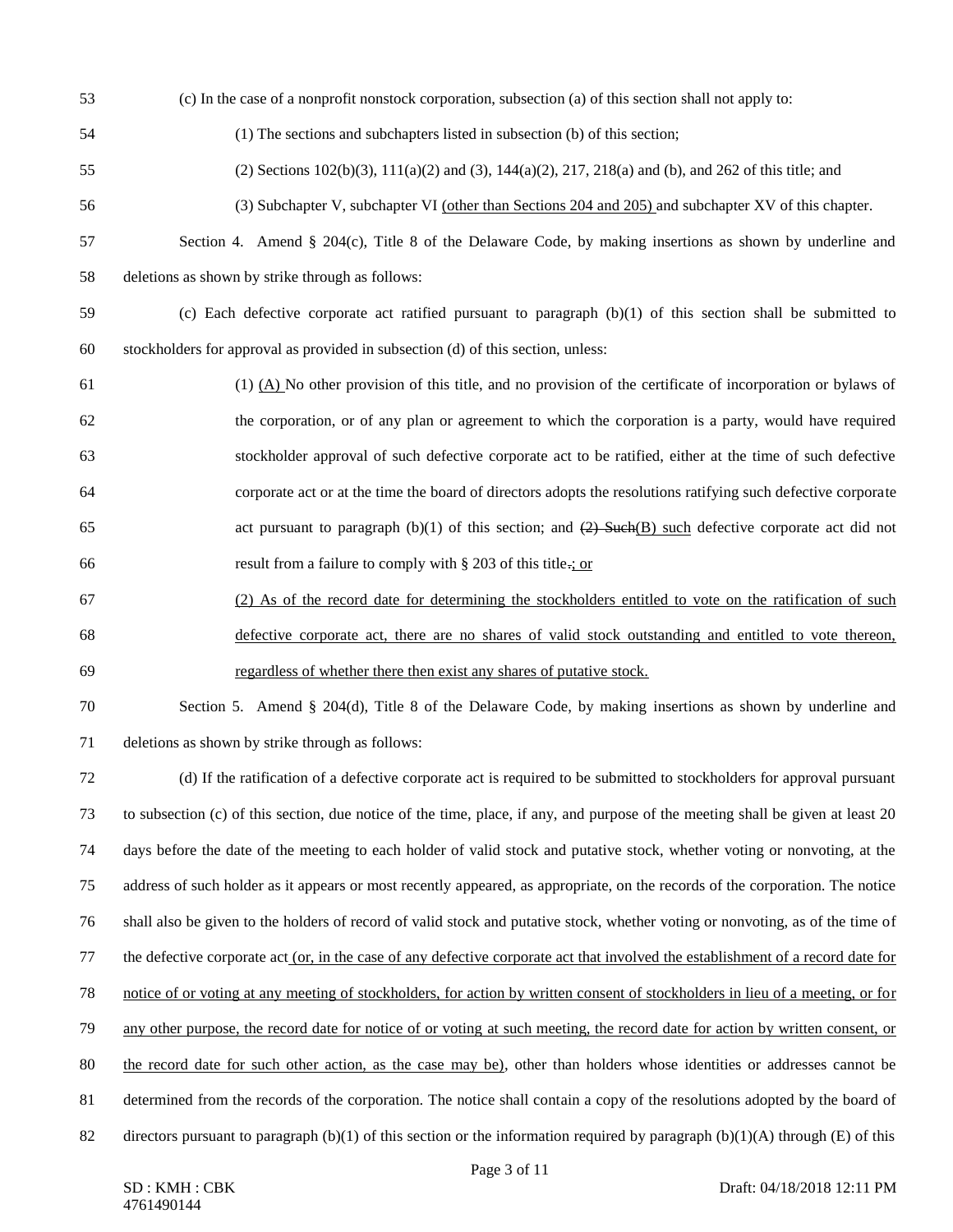section and a statement that any claim that the defective corporate act or putative stock ratified hereunder is void or voidable due to the failure of authorization, or that the Court of Chancery should declare in its discretion that a ratification in accordance with this section not be effective or be effective only on certain conditions must be brought within 120 days from the applicable validation effective time. At such meeting, the quorum and voting requirements applicable to ratification of such defective corporate act shall be the quorum and voting requirements applicable to the type of defective corporate act proposed to be ratified at the time of the approval of the ratification, except that:

 (1) If the certificate of incorporation or bylaws of the corporation, any plan or agreement to which the corporation was a party or any provision of this title in effect as of the time of the defective corporate act would have required a larger number or portion of stock or of any class or series thereof or of specified stockholders for a quorum to be present or to approve the defective corporate act, the presence or approval of such larger number or portion of stock or of such class or series thereof or of such specified stockholders shall be required for a quorum to be present or to approve the ratification of the defective corporate act, as applicable, except that the presence or approval of shares of any class or series of which no shares are then outstanding, or of any person that is no longer a stockholder, shall not be required;

 (2) The approval by stockholders of the ratification of the election of a director shall require the affirmative vote of the majority of shares present at the meeting and entitled to vote on the election of such director, except that if the certificate of incorporation or bylaws of the corporation then in effect or in effect at the time of the defective election require or required a larger number or portion of stock or of any class or series thereof or of specified stockholders to elect such director, the affirmative vote of such larger number or portion of stock or of any class or series thereof or of such specified stockholders shall be required to ratify the election of such director, except that the presence or approval of shares of any class or series of which no shares are then outstanding, or of any person that is no longer a stockholder, shall not be required; and

## (3) In the event of a failure of authorization resulting from failure to comply with the provisions of § 203 107 of this title, the ratification of the defective corporate act shall require the vote set forth in  $\S 203(a)(3)$  of this title, regardless of whether such vote would have otherwise been required.

 Shares of putative stock on the record date for determining stockholders entitled to vote on any matter submitted to stockholders pursuant to subsection (c) of this section (and without giving effect to any ratification that becomes effective after such record date) shall neither be entitled to vote nor counted for quorum purposes in any vote to ratify any defective

corporate act.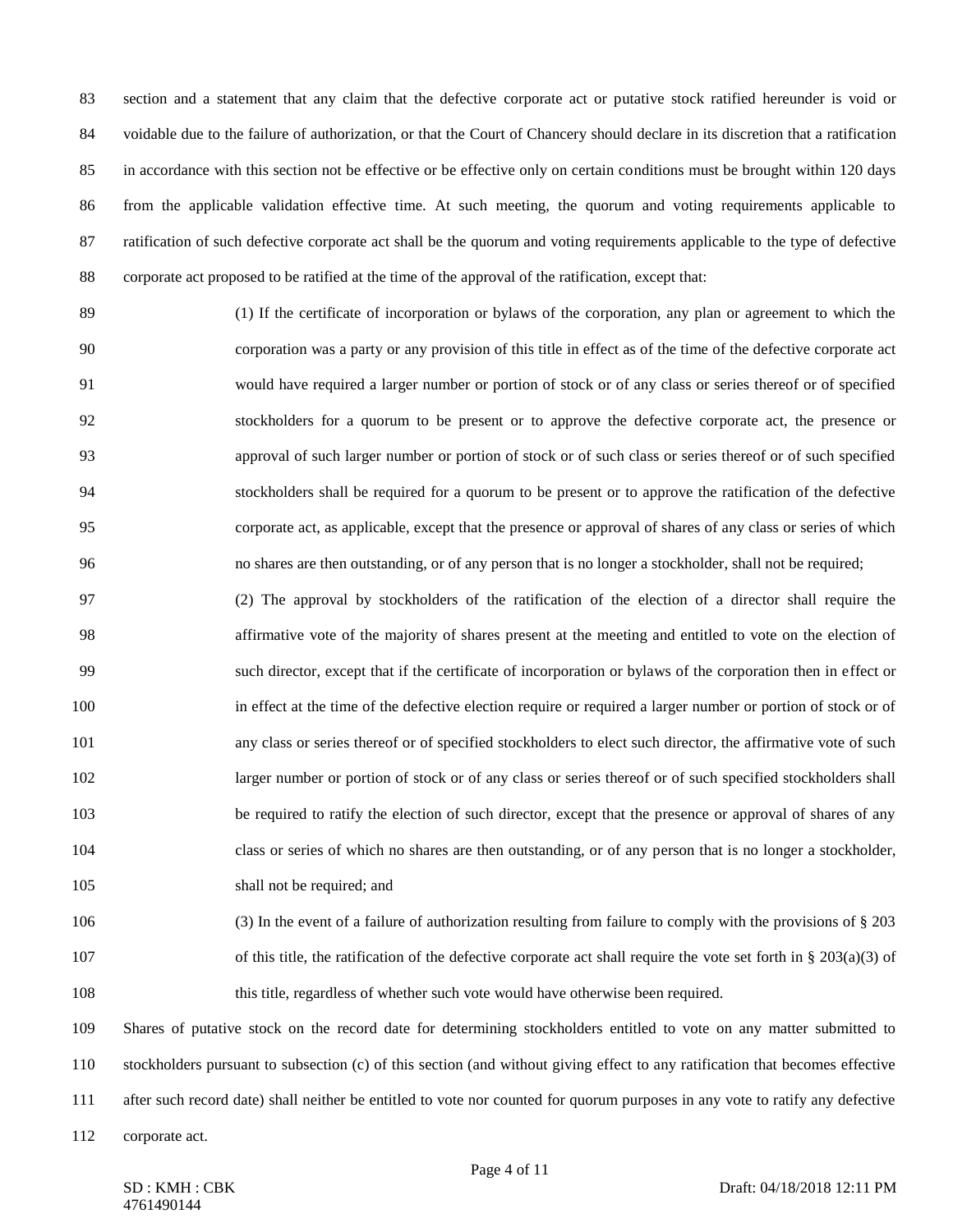113 Section 6. Amend § 204(g), Title 8 of the Delaware Code, by making insertions as shown by underline and deletions as shown by strike through as follows:

 (g) In respect of each defective corporate act ratified by the board of directors pursuant to subsection (b) of this section, prompt notice of the ratification shall be given to all holders of valid stock and putative stock, whether voting or nonvoting, as of the date the board of directors adopts the resolutions approving such defective corporate act, or as of a date within 60 days after such date of adoption, as established by the board of directors, at the address of such holder as it appears or most recently appeared, as appropriate, on the records of the corporation. The notice shall also be given to the holders of record of valid stock and putative stock, whether voting or nonvoting, as of the time of the defective corporate act, other than holders whose identities or addresses cannot be determined from the records of the corporation. The notice shall contain a copy of the resolutions adopted pursuant to subsection (b) of this section or the information specified in 123 paragraphs  $(b)(1)(A)$  through  $(E)$  or paragraphs  $(b)(2)(A)$  through  $(C)$  of this section, as applicable, and a statement that any claim that the defective corporate act or putative stock ratified hereunder is void or voidable due to the failure of authorization, or that the Court of Chancery should declare in its discretion that a ratification in accordance with this section not be effective or be effective only on certain conditions must be brought within 120 days from the later of the validation effective time or the time at which the notice required by this subsection is given. Notwithstanding the foregoing, (i) no such notice shall be required if notice of the ratification of the defective corporate act is to be given in accordance with subsection (d) of this section, and (ii) in the case of a corporation that has a class of stock listed on a national securities exchange, the notice required by this subsection and the second sentence of subsection (d) of this section may be deemed given if disclosed in a document publicly filed by the corporation with the Securities and Exchange Commission pursuant to §§ 13, 14 or 15(d) [15 U.S.C. §§ 78m, 77n or 78o(d)] of the Securities Exchange Act of 1934, as amended, and the rules and regulations promulgated thereunder, or the corresponding provisions of any subsequent United States federal securities laws, rules or regulations. If any defective corporate act has been approved by stockholders acting pursuant to § 228 of this title, the notice required by this subsection may be included in any notice required to be given pursuant to § 228(e) of this title and, if so given, shall be sent to the stockholders entitled thereto under § 228(e) and to all holders of valid and putative stock to whom notice would be required under this subsection if the defective corporate act had been approved at a meeting other than any stockholder who approved the action by consent in lieu of a meeting pursuant to § 228 of this title or any holder of putative stock who otherwise consented thereto in writing. Solely for purposes of subsection (d) of this section and this subsection, notice to holders of putative stock, and notice to holders of valid stock and putative stock as of the time of the defective corporate act, shall be treated as notice to holders of valid stock for purposes of §§ 222 and 228, 229, 230,

232 and 233 of this title.

SD : KMH : CBK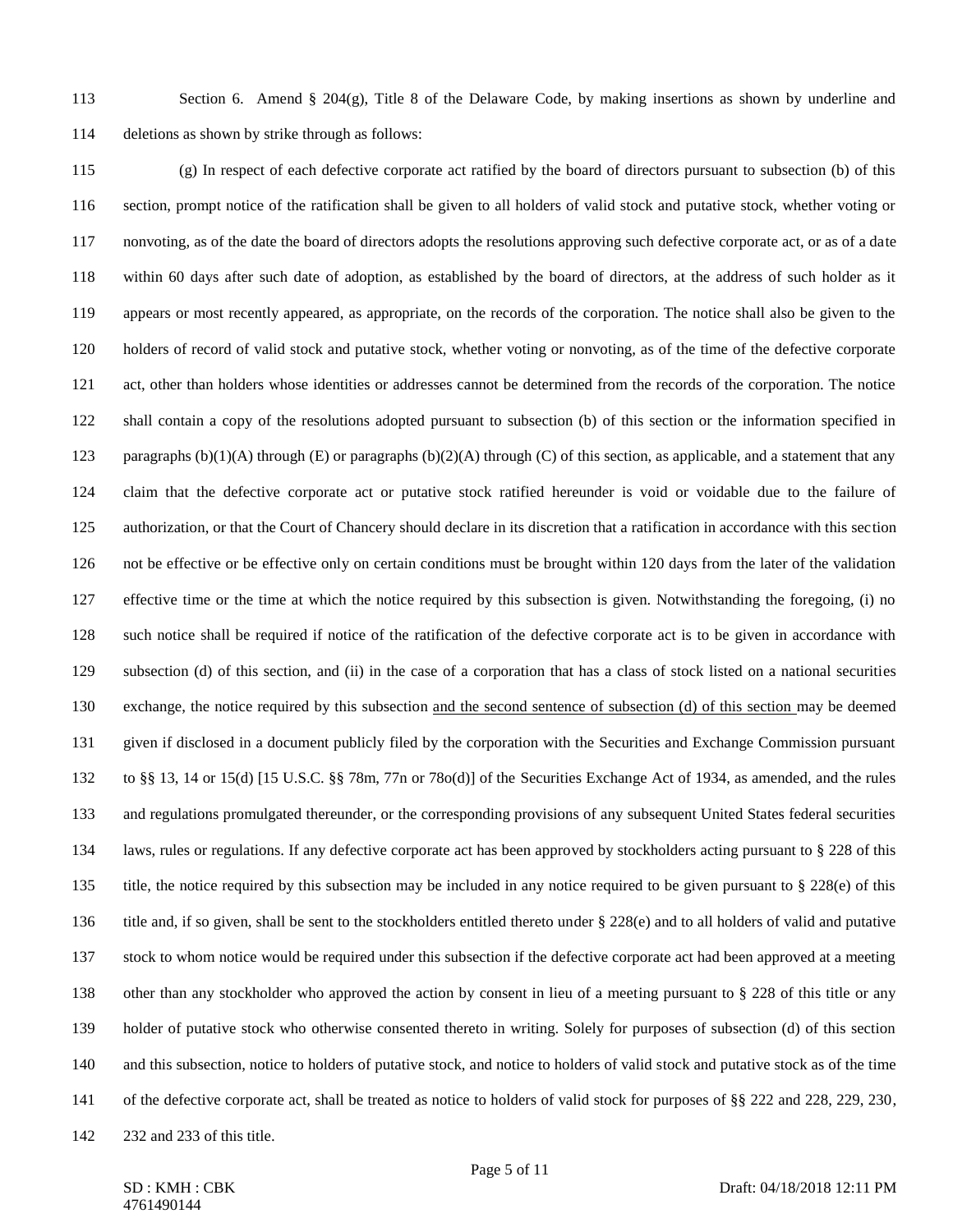Section 7. Amend § 204(h)(1), Title 8 of the Delaware Code, by making insertions as shown by underline and deletions as shown by strike through as follows:

- (1) "Defective corporate act" means an overissue, an election or appointment of directors that is void or voidable due to a failure of authorization, or any act or transaction purportedly taken by or on behalf of 147 the corporation that is, and at the time such act or transaction was purportedly taken would have been, within the power of a corporation under subchapter II of this chapter (without regard to the failure of 149 authorization identified in § 204(b)(1)(D) of this title), but is void or voidable due to a failure of authorization;
- Section 8. Amend § 204(h)(2), Title 8 of the Delaware Code, by making insertions as shown by underline and deletions as shown by strike through as follows:
- (2) "Failure of authorization" means: (i) the failure to authorize or effect an act or transaction in compliance with (A) the provisions of this title, (B) the certificate of incorporation or bylaws of the corporation, or (C) any plan or agreement to which the corporation is a party or the disclosure set forth in any proxy or consent solicitation statement, if and to the extent such failure would render such act or transaction void or voidable; or (ii) the failure of the board of directors or any officer of the corporation to authorize or approve any act or transaction taken by or on behalf of the corporation that would have required for its due authorization the approval of the board of directors or such officer;
- Section 9. Amend § 262(b), Title 8 of the Delaware Code, by making insertions as shown by underline and deletions as shown by strike through as follows:
- (b) Appraisal rights shall be available for the shares of any class or series of stock of a constituent corporation in a 163 merger or consolidation to be effected pursuant to  $\S 251$  (other than a merger effected pursuant to  $\S 251(g)$  of this title and, 164 subject to paragraph (b)(3) of this section, § 251(h) of this title), § 252, § 254, § 255, § 256, § 257, § 258, § 263 or § 264 of 165 this title:
- (1) Provided, however, that, except as expressly provided in § 363(b) of this title, no appraisal rights under this section shall be available for the shares of any class or series of stock, which stock, or depository receipts in respect thereof, at the record date fixed to determine the stockholders entitled to receive notice of the meeting of stockholders to act upon the agreement of merger or consolidation (or, in 170 the case of a merger pursuant to  $\S 251(h)$ , as of immediately prior
- to the execution of the agreement of merger), were either: (i) listed on a national securities exchange or
- (ii) held of record by more than 2,000 holders; and further provided that no appraisal rights shall be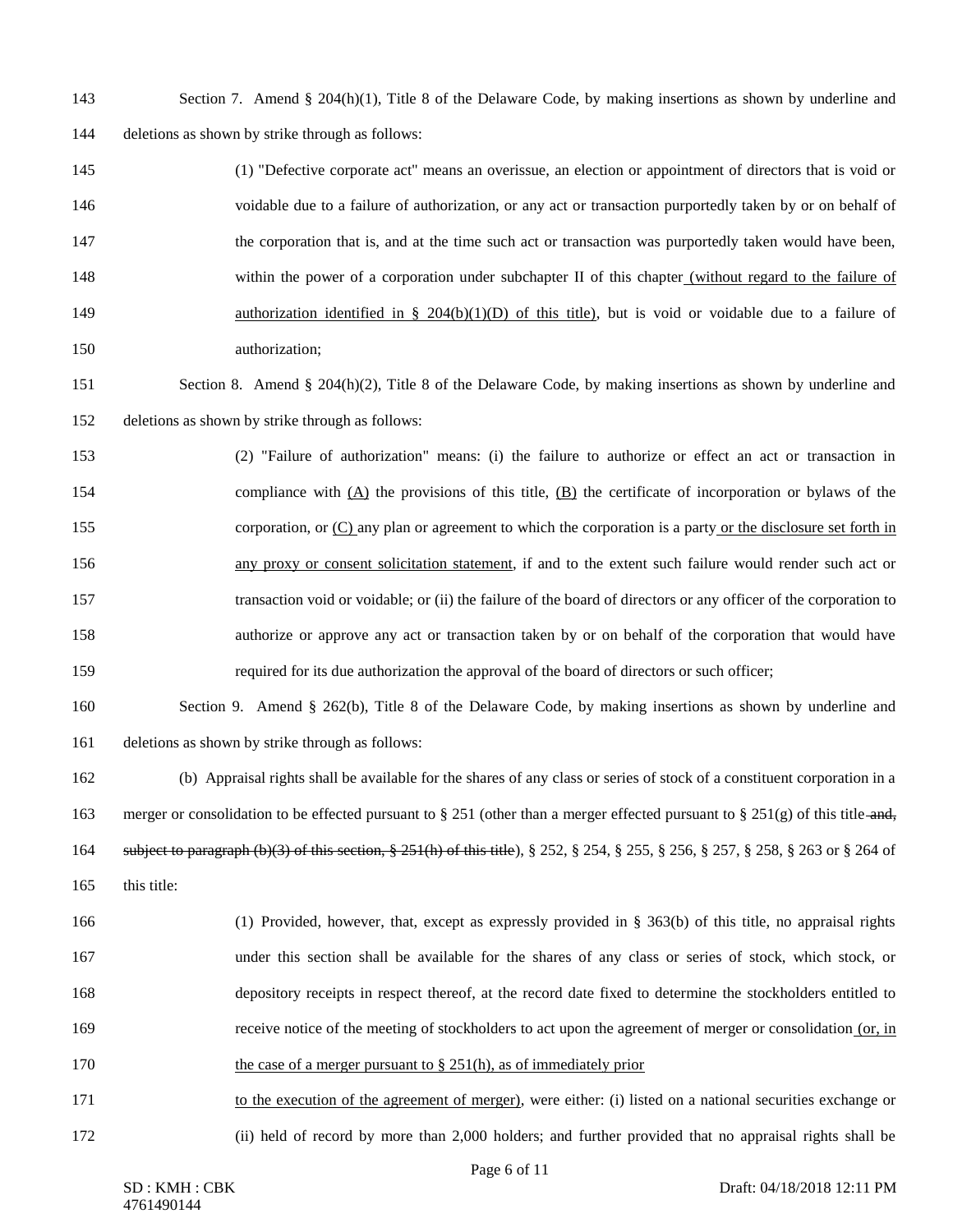- available for any shares of stock of the constituent corporation surviving a merger if the merger did not 174 require for its approval the vote of the stockholders of the surviving corporation as provided in § 251(f) of 175 this title.
- (2) Notwithstanding paragraph (b)(1) of this section, appraisal rights under this section shall be available 177 for the shares of any class or series of stock of a constituent corporation if the holders thereof are required by the terms of an agreement of merger or consolidation pursuant to §§ 251, 252, 254, 255, 256, 257, 258, 263 and 264 of this title to accept for such stock anything except:
- a. Shares of stock of the corporation surviving or resulting from such merger or consolidation, 181 or depository receipts in respect thereof;
- b. Shares of stock of any other corporation, or depository receipts in respect thereof, which shares of stock (or depository receipts in respect thereof) or depository receipts at the effective date of the merger or consolidation will be either listed on a national securities exchange or held 185 of record by more than 2,000 holders;
- c. Cash in lieu of fractional shares or fractional depository receipts described in the foregoing **paragraphs (b)(2)a. and b. of this section; or**
- d. Any combination of the shares of stock, depository receipts and cash in lieu of fractional shares or fractional depository receipts described in the foregoing paragraphs (b)(2)a., b. and c. of this section.
- 191 (3) In the event all of the stock of a subsidiary Delaware corporation party to a merger effected under  $\frac{1}{2}$ 192 251(h), § 253 or § 267 of this title is not owned by the parent immediately prior to the merger, appraisal rights shall be available for the shares of the subsidiary Delaware corporation.
- (4) In the event of an amendment to a corporation's certificate of incorporation contemplated by § 363(a) of this title, appraisal rights shall be available as contemplated by § 363(b) of this title, and the procedures of this section, including those set forth in subsections (d) and (e) of this section, shall apply as nearly as practicable, with the word "amendment" substituted for the words "merger or consolidation," and the word "corporation" substituted for the words "constituent corporation" and/or "surviving or resulting corporation."

 Section 10. Amend § 262(e), Title 8 of the Delaware Code, by making insertions as shown by underline and deletions as shown by strike through as follows: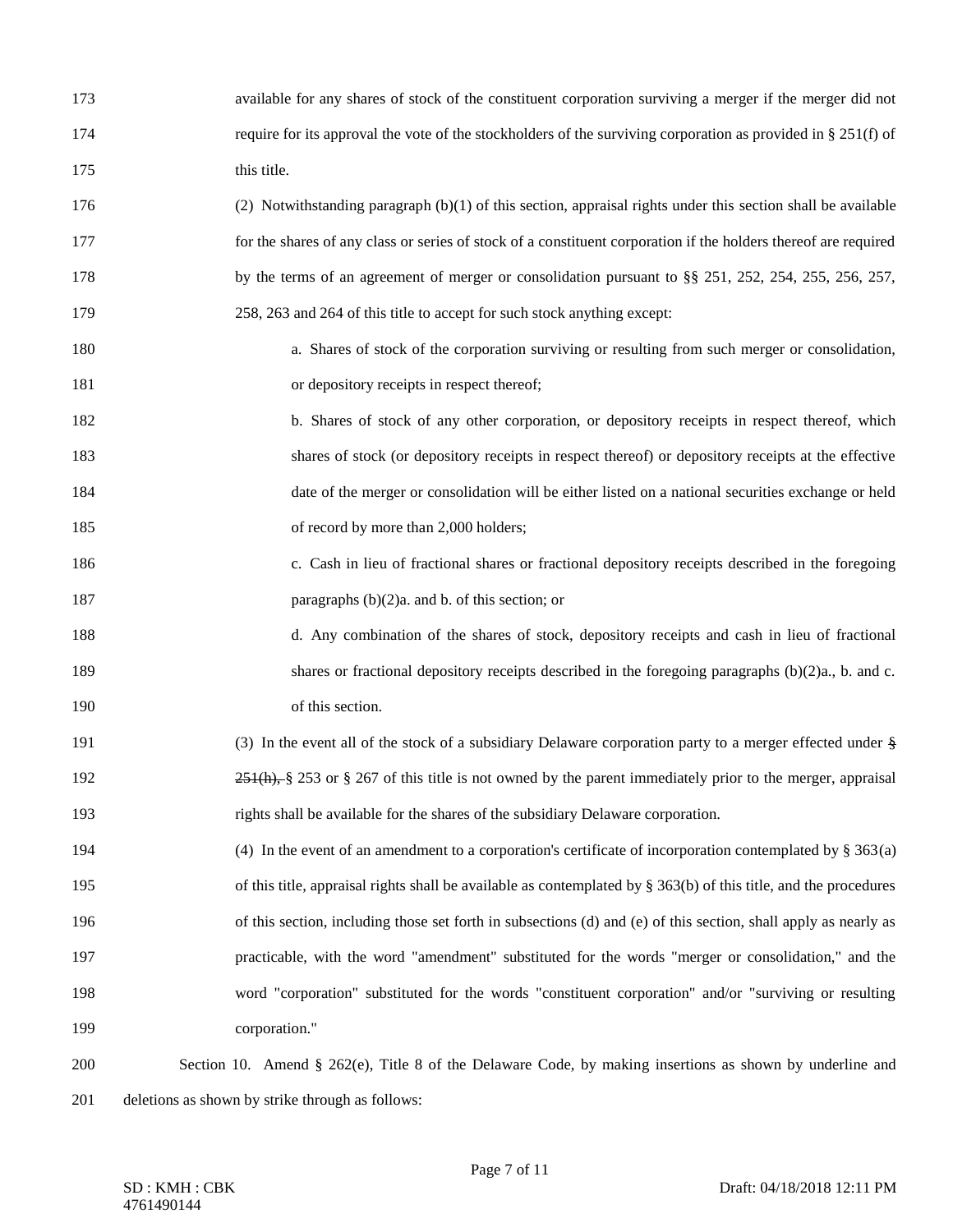(e) Within 120 days after the effective date of the merger or consolidation, the surviving or resulting corporation or any stockholder who has complied with subsections (a) and (d) of this section hereof and who is otherwise entitled to appraisal rights, may commence an appraisal proceeding by filing a petition in the Court of Chancery demanding a determination of the value of the stock of all such stockholders. Notwithstanding the foregoing, at any time within 60 days after the effective date of the merger or consolidation, any stockholder who has not commenced an appraisal proceeding or joined that proceeding as a named party shall have the right to withdraw such stockholder's demand for appraisal and to accept the terms offered upon the merger or consolidation. Within 120 days after the effective date of the merger or consolidation, any stockholder who has complied with the requirements of subsections (a) and (d) of this section hereof, upon written request, shall be entitled to receive from the corporation surviving the merger or resulting from the consolidation a statement setting forth the aggregate number of shares not voted in favor of the merger or consolidation 212 and (or, in the case of a merger approved pursuant to  $\S$  251(h) of this title, the aggregate number of shares (other than any excluded stock (as defined in § 251(h)(6)d. of this title)) that were the subject of, and were not tendered into, and accepted 214 for purchase or exchange in, the offer referred to in § 251(h)(2)), and, in either case, with respect to which demands for appraisal have been received and the aggregate number of holders of such shares. Such written statement shall be mailed to the stockholder within 10 days after such stockholder's written request for such a statement is received by the surviving or resulting corporation or within 10 days after expiration of the period for delivery of demands for appraisal under subsection (d) of this section hereof, whichever is later. Notwithstanding subsection (a) of this section, a person who is the beneficial owner of shares of such stock held either in a voting trust or by a nominee on behalf of such person may, in such person's own name, file a petition or request from the corporation the statement described in this subsection.

- Section 11. Amend § 284, Title 8 of the Delaware Code, by making insertions as shown by underline and deletions as shown by strike through as follows:
- § 284 Revocation or forfeiture of charter; proceedings.
- 224 (a) The Upon motion by the Attorney General, the Court of Chancery shall have jurisdiction to revoke or forfeit the charter of any corporation for abuse, misuse or nonuse of its corporate powers, privileges or franchises. The Attorney 226 General shall<del>, upon the Attorney General's own motion or upon the relation of a proper party,</del> proceed for this purpose by 227 complaint in the county in which the registered office of the corporation is located Court of Chancery.
- (b) The Court of Chancery shall have power, by appointment of trustees, receivers or otherwise, to administer and 229 wind up the affairs of any corporation whose charter shall be revoked or forfeited by any court of Chancery under 230 anythis section of this title or otherwise, and to make such orders and decrees with respect thereto as shall be just and equitable respecting its affairs and assets and the rights of its stockholders and creditors.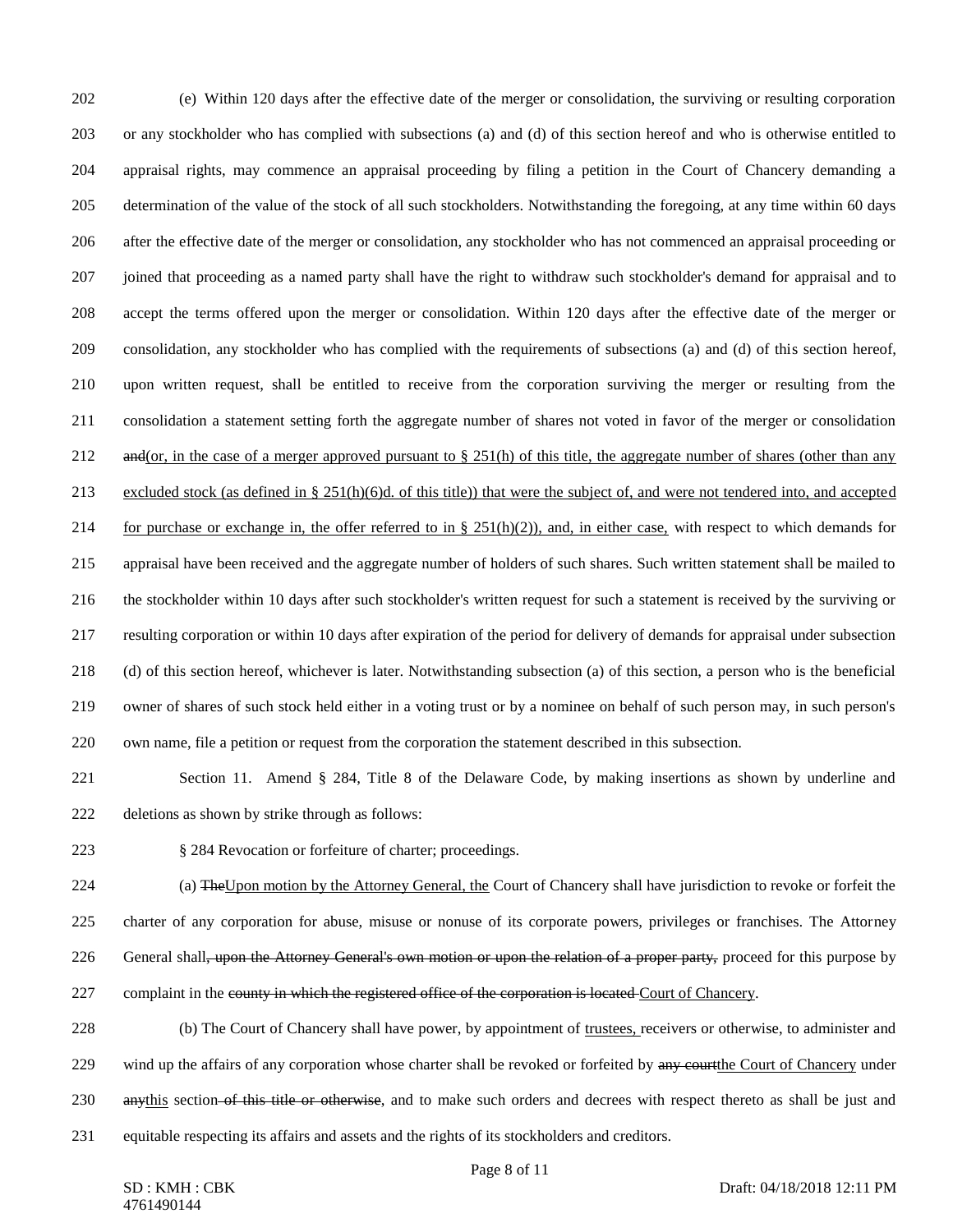- (c) No proceeding shall be instituted under this section for nonuse of any corporation's powers, privileges or franchises during the first 2 years after its incorporation.
- Section 12. Amend § 313(b), Title 8 of the Delaware Code, by making insertions as shown by underline and deletions as shown by strike through as follows:
- (b) Upon the filing by the corporation of the proof of classification as required by subsection (a) of this section, 237 the filing of the certificate of revival and payment of the required filing fees, the Secretary of State shall issue a certificate 238 that the corporation's certificate of incorporation or charter has been revived as of the date of the certificate and the
- corporation shall be revived with the same force and effect as provided in § 312(e) of this title for other corporations.
- Section 13. Amend § 502(a), Title 8 of the Delaware Code, by making insertions as shown by underline and deletions as shown by strike through as follows:
- (a) Annually on or before March 1, every corporation now existing or hereafter incorporated under Chapter 1 of this title or which has accepted the Constitution of this State, shall make an annual franchise tax report to the Secretary of State. The report shall be made on a form designated by the Secretary of State and shall be signed by the corporation's president, secretary, treasurer or other proper officer duly authorized so to act, or by any of its directors, or if filing an initial report by any incorporator in the event its board of directors shall not have been elected. The fact that an individual's name is signed on the report shall be prima facie evidence that such individual is authorized to certify the report on behalf of the corporation; however, the official title or position of the individual signing the corporate report shall be designated. The report shall contain the following information:
- (1) The location of its registered office in this State, which shall include the street, number, city and postal code;
- (2) The name of the agent upon whom service of process against the corporation may be served;
- (3) The location of the principal place of business of the corporation, which shall include the street, number, city, state or foreign country;
- (4) The names and addresses of all the directors as of the filing date of the report and the name and address of the officer who signs the report; provided, that other than an initial report, all reports shall list a director or directors excepting any report filed in conjunction with a certificate of dissolution filed by an incorporator pursuant to § 274 of this title or a certificate of dissolution filed pursuant to § 275(c) of this 259 title: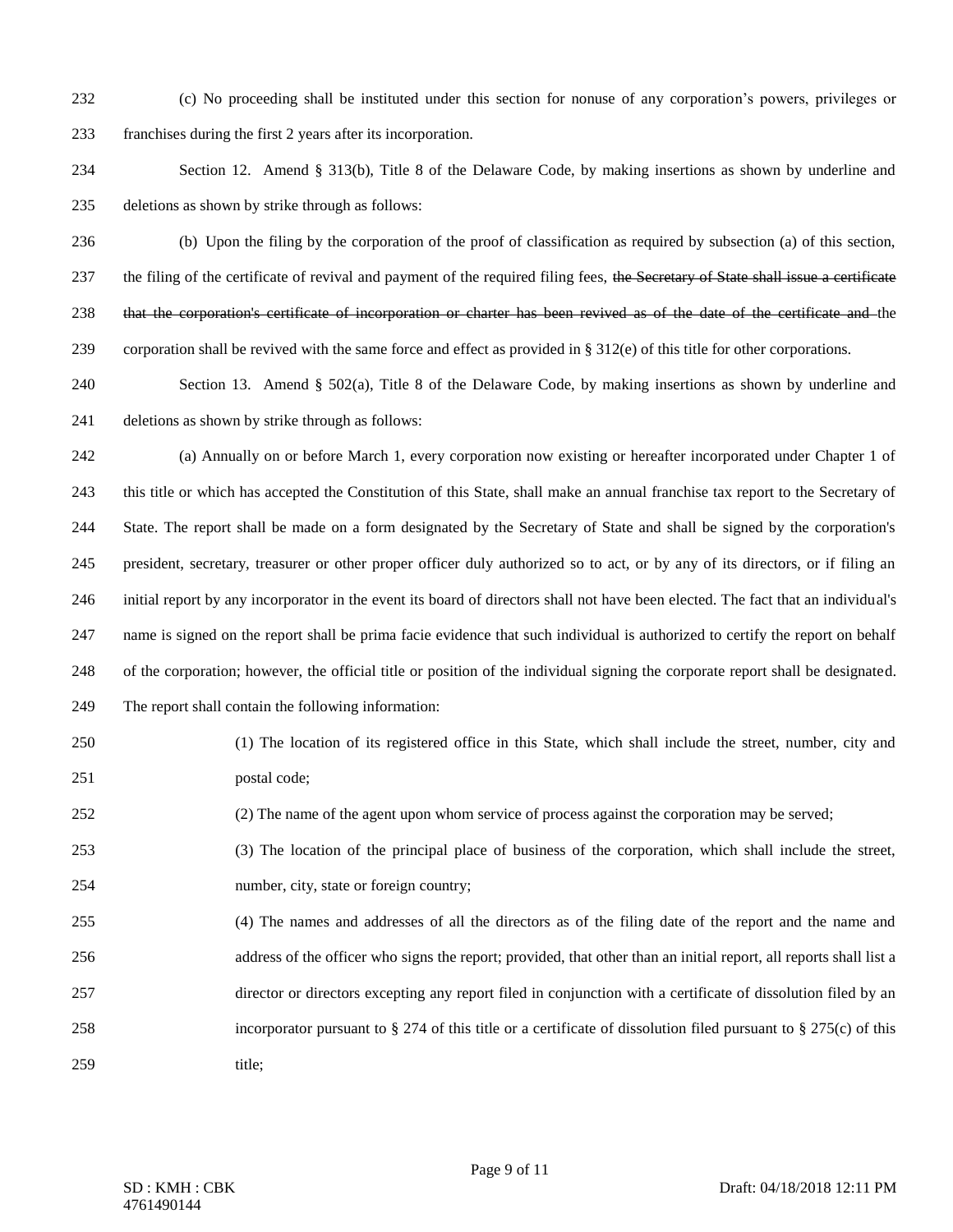| 260 | (5) The number of shares and the par value per share of each class of capital stock having a par value and          |
|-----|---------------------------------------------------------------------------------------------------------------------|
| 261 | the number of shares of each class of stock without par value which the corporation is authorized to issue;         |
| 262 | and                                                                                                                 |
| 263 | (6) If exempt from taxation for any cause, the specific facts entitling the corporation to exemption from           |
| 264 | taxation: and                                                                                                       |
| 265 | (76) Such additional information, schedules and attachments as the Secretary shall require to ascertain the         |
| 266 | franchise tax due to the State.                                                                                     |
| 267 | Section 14. Section 1 shall be effective on August 1, 2019.                                                         |
| 268 | Section 15. Sections 2 and 3 and Sections 11 through 13 shall be effective on August 1, 2018.                       |
| 269 | Section 16. Sections 4 through 8 shall be effective only with respect to defective corporate acts ratified or to be |
| 270 | ratified pursuant to resolutions adopted by a board of directors on or after August 1, 2018.                        |
| 271 | Section 17. Sections 9 and 10 shall be effective only with respect to a merger or consolidation consummated         |
| 272 | pursuant to an agreement entered into on or after August 1, 2018.                                                   |
| 273 |                                                                                                                     |

**SYNOPSIS** 

Section 1. Section 1 of this Act amends Section  $102(a)(1)$  to provide that the name of a corporation must be such as to distinguish it from the name of any registered series of a limited liability company.

Section 2. Sections 2 and 3 of this Act amend Section 114. Section 114 translates the provisions of Title 8, to determine which provisions apply to nonstock corporations. As amended, Section 114 allows nonstock corporations to use the provisions of Sections 204 and 205 to ratify defective corporate acts.

Section 3. Sections 4 through 8 of this Act amend Section 204. The addition of new Section 204(c)(2) confirms that Section 204 remains available for use in ratifying defective corporate acts in circumstances where no valid stock is outstanding, consistent with the existing provisions of Section 204 specifying that only valid stock is entitled to vote on the ratification of a defective corporate act that requires or required a vote of stockholders.

The changes to Section 204(d) clarify that, in cases where a vote of stockholders is being sought for the ratification of a defective corporate act at a meeting of stockholders, the notice that is required to be given to holders of valid stock or putative stock as of the time of the defective corporate act may be given to the holders of valid stock or putative stock as of the record date for the defective corporate act if such defective corporate act involved the establishment of a record date. Section 204(g) is also being amended to provide that public companies may give such notice through disclosure in a document publicly filed with the Securities and Exchange Commission pursuant to Sections 13, 14 or 15(d) of the Securities Exchange Act of 1934.

Section 204(h)(1) is being amended to clarify and confirm that any act or transaction that a corporation takes that is within its power under subchapter II of the Delaware General Corporation Law (i.e., any act or transaction other than those that are expressly denied, such as the power of issuing bills, notes, or other evidences of debt for circulation as money, or carrying on the business of receiving deposits of money) may be subject to ratification under Section 204 if such act or transaction was void or voidable due to a "failure of authorization." The amendments to Section 204(h)(1) are intended to eliminate any implication from Nguyen v. View, Inc., C.A. No. 11138-VCS (Del. Ch. June 6, 2017), suggesting that an act or transaction may not be within the power of a corporation—and therefore may not constitute a "defective corporate act" susceptible to cure by ratification—solely on the basis that it was not approved in accordance with the provisions of the Delaware General Corporation Law or the corporation's certificate of incorporation or bylaws. The amendments would not, however, disturb the power of the Court of Chancery to decline to validate a defective corporate act that had been ratified under Section 204, or to declare invalid any defective corporate act, on the basis that the failure of authorization that rendered such act void or voidable involved a deliberate withholding of any consent or approval required under the Delaware General Corporation Law, the certificate of incorporation or bylaws, nor would it limit, eliminate,